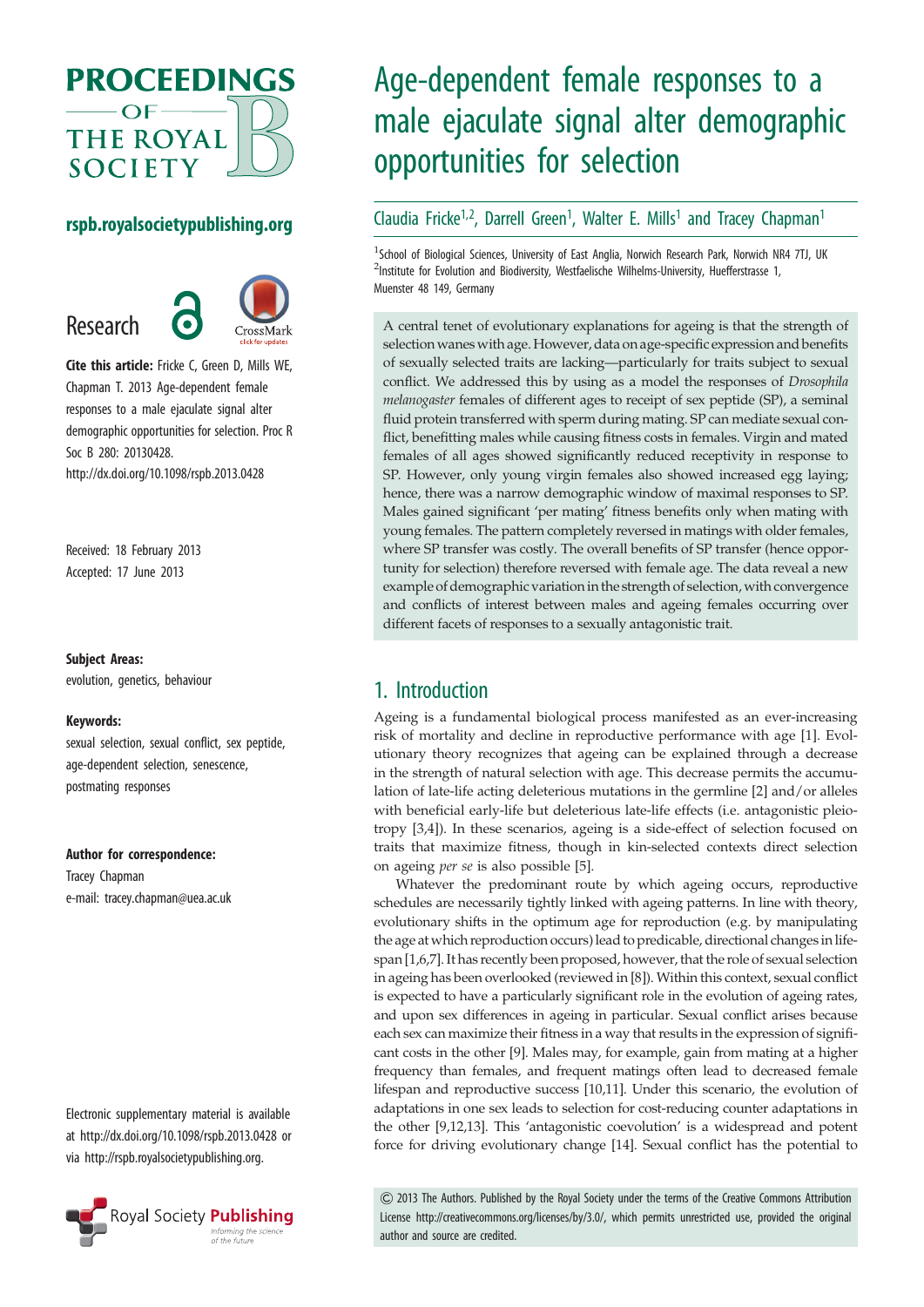cause sex differences in ageing because of the negative effects of one sex on the lifespan of the other. For example, it is predicted that male-derived reductions in female lifespan should, over evolutionary time, lead to increased rates of ageing in females because of the increased hazards (risk of death) for females as they grow older [\[15](#page-6-0)].

A key prediction is that sexual conflict can push either or both sexes off their optimum life history in terms of lifespan and ageing patterns [[8](#page-5-0)[,15](#page-6-0)]. There have been no full tests of this idea to date, but the existing evidence is supportive. For example, in a study using artificial selection in seed beetles (Acanthoscelides obtectus) for early- and late-age of reproduction, males affected the rate of ageing in females in accordance with male interests [\[16](#page-6-0)]. Studies on Callosobruchus maculatus beetles also showed that virgin females, but not males, from lines subjected to elevated sexual selection had a higher baseline mortality rate [\[17](#page-6-0)]. Breeding experiments in the black field cricket (Teleogryllus commodus) revealed differences in the relationship between longevity and reproductive effort in males versus females [\[18](#page-6-0)]. Supporting data also come from a study using Neriid flies in which each sex aged most rapidly in an environment in which the other sex was in the majority [\[19](#page-6-0)].

To understand the role of sexual selection and sexual conflict in the evolution of ageing, we require measures of how traits subjected to sexual selection, and particularly sexual conflict, alter as individuals age. Studies have so far been conducted in the context only of mate choice in sexual selection. Theory predicts that as reproductive performance declines, older females will become less choosy. The empirical data are generally supportive, for example, female mating preferences often diminish with age, for example, in the cockroach Nauphoeta cinerea [\[20](#page-6-0)], the house cricket Acheta domesticus [[21\]](#page-6-0) and the guppy Poecilia reticulata [[22\]](#page-6-0). Drosophila melanogaster males also gain lower last male sperm precedence when mating with older females [\[23](#page-6-0)]. By contrast, theory predicts that older males should increase in attractiveness [\[24,25](#page-6-0)]. However, here the empirical data are not consistently supportive. For example, older fathers can be discriminated against (e.g. in the sand fly Lutzomyia longipalpis [[26\]](#page-6-0)) show reduced mating success (e.g. in C. maculatus seed beetles [\[27](#page-6-0)]) and reduced offspring viability (e.g. in D. melanogaster [\[28\]](#page-6-0)). A resolution for these inconsistent findings may lie in the suggestion that older males could accumulate germline mutations, resulting in a negative correlation between somatic and germline mutation load. For example, recent theory predicts that if germline mutation load is high in old males, then females can evolve a preference for younger males [[29\]](#page-6-0).

There is little work so far, however, on ageing and adaptations that can be subject to sexual conflict. This is an important omission because, as seen above, selection on such traits may provide a novel explanation of sex-specific rates of ageing if benefits and costs alter significantly with age and show contrasting patterns for each sex. Potential variation in the expression of costs and benefits with age has been observed [\[30](#page-6-0)]. Young females derived fecundity benefits from, and were least susceptible to, the deleterious effects of remating. By contrast, older females (more than 40 days after eclosion) benefitted less from remating and appeared to suffer increased survival costs of mating [\[30](#page-6-0)]. These findings highlight the potential for sex-specific selection on ageing rates.

Here, we examined the responses of females to sex peptide (SP), a seminal fluid protein transferred by males during mating. Receipt of SP causes diverse changes to female behaviour and physiology. It decreases female sexual receptivity [\[31,32\]](#page-6-0); increases egg production [\[31,32](#page-6-0)], juvenile hormone levels [\[33\]](#page-6-0), feeding rate [\[34\]](#page-6-0), sperm retention in storage [[35](#page-6-0)] and antimicrobial peptide production [[36](#page-6-0)]; and alters feeding preferences [\[37\]](#page-6-0) and water balance [\[38\]](#page-6-0). However, to date, these effects have typically been demonstrated in 'one-shot' tests using young individuals, and nothing is yet known about variation across the life history. SP is of interest in the context of sexual conflict because it benefits males [\[39\]](#page-6-0) but its receipt can result in costs for females [[40,41\]](#page-6-0). It is therefore likely to be a significant contributor to male-derived mating costs in females in general [\[42\]](#page-6-0). Specifically, we tested (i) whether females retained the capacity to respond to SP as they age, both as virgins and as mated individuals and (ii) whether the benefits to males of transferring SP varied significantly across matings with young, middle-aged and old females, measured in a relevant competitive context.

# 2. Methods

# (a) Fly stocks

#### (i) Wild-type flies

Dahomey wild-type was collected in the 1970s in Benin, Africa and has been maintained since then at  $25^{\circ}$ C on a 12 D : 12 L cycle in large cage cultures under a regime of overlapping generations. Stocks were cultured in glass bottles (189 ml each) containing 70 ml of standard sugar–yeast (SY) food (100 g autolysed yeast powder, 100 g sucrose, 20 g agar, 30 ml Nipagin (10% w/v solution), 3 ml propionic acid, 1 l water). All experiments were conducted at  $25^{\circ}$ C in a humidified constant temperature room, using glass vials (75 mm height  $\times$  25 mm diameter) containing 7 ml of SY food with ad libitum live yeast granules or paste. To collect experimental adults, eggs were collected from females ovipositing on agar–grape juice plates (50 g agar, 600 ml red grape juice, 42.5 ml Nipagin (10% w/v solution), 1.1 l water) containing a smear of yeast paste. First-instar larvae emerging from these eggs were then cultured at a density of 100 larvae per vial. Virgin adults were collected, sorted using ice-anaesthesia, and held in groups of 10 in single sex groups until use.

#### (ii) Sex peptide-lacking males

 $SP$  knockout lines [\[31\]](#page-6-0) were produced by crossing  $SP<sup>0</sup>/TM3, Sb, ry$ males to  $\Delta$ 130/TM3,Sb,ry females. The resulting SP<sup>0</sup>/ $\Delta$ 130 (SP<sup>0</sup>) males produce no SP [\[31\]](#page-6-0). Control males were generated by crossing  $SP^0, SP^+/TM3, Sb, ry$  males to  $\Delta 130/TM3, Sb, ry$  females to generate genetically matched SP-producing  $SP^{0}, SP^{+}/\Delta 130$  (SP<sup>+</sup>) control males. The strains were backcrossed into the Dahomey wild-type. The  $\Delta$ 130/TM3,Sb,ry stock was backcrossed for three generations, and chromosomes 1, 2 and 4 of the  $SP^0/TM3, Sb, ry$ and  $SP^{0}, SP^{+}/TMS, Sb, ry$  stocks were backcrossed for four generations. To generate  $SP^0$  and  $SP^+$  males for experiments, three each of parental males and females described above were placed together in vials and transferred onto fresh food every day. Ten days later,  $SP^{0}$  and  $SP^{+}$  male offspring were collected and housed in groups of 10 in vials until use.

# (b) Effect of sex peptide transfer on virgin and mated female fecundity and receptivity with age

#### (i) Responses to sex peptide in virgin females with age

Dahomey females ( $n = 650$ ) were collected as virgins and held in groups of 10 per vial. These females were transferred onto fresh food every other day until used in the experiments. Twice a week, we tested the effects of receipt of SP on female remating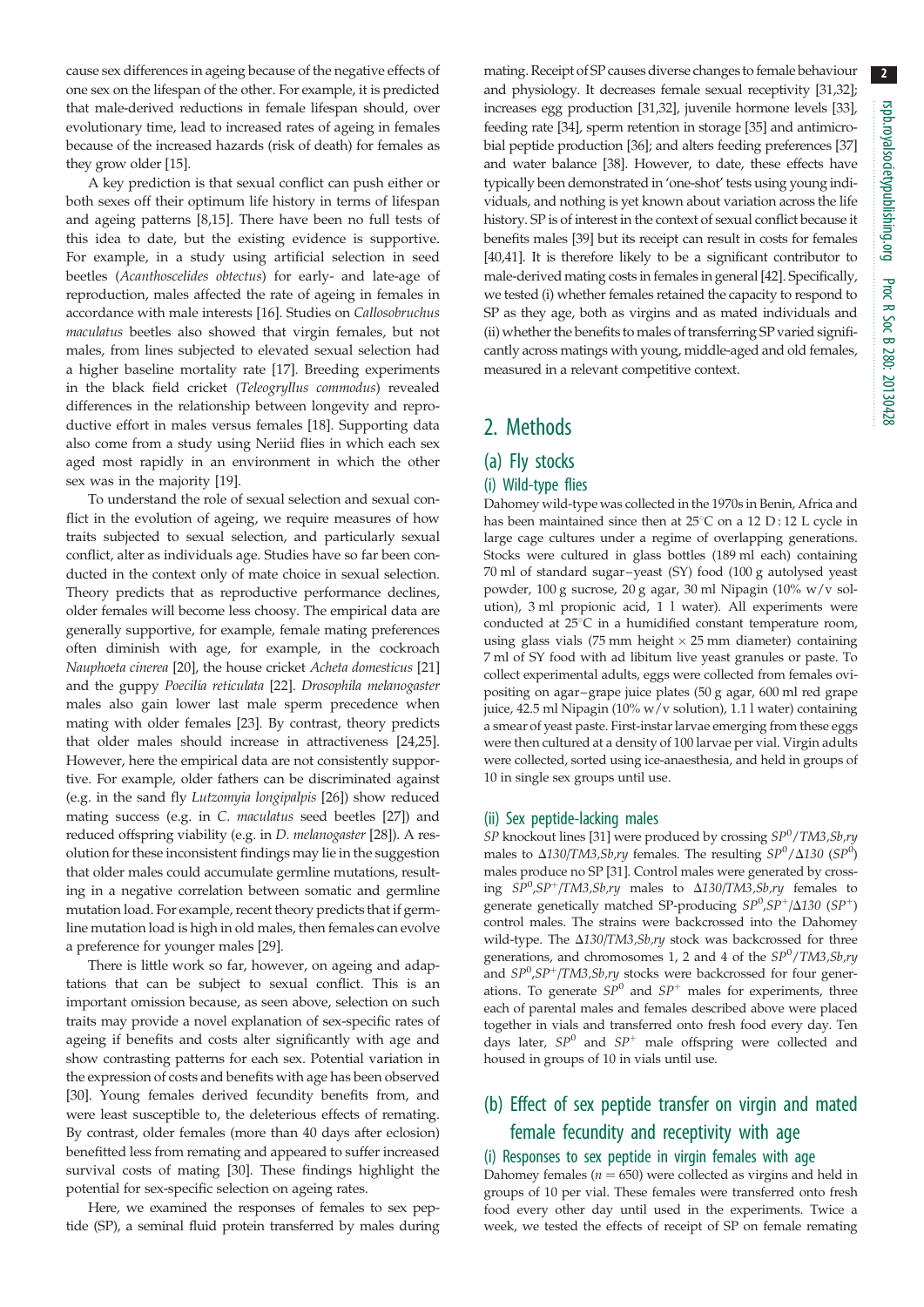and egg laying, using separate, randomly selected, independent groups of females for each time point. Female responses to receipt of SP were tested at age 1, 5, 8, 12, 15, 19, 22, 26, 29, 33, 36 and 40 days after eclosion. For each test, 25 virgin females were placed with either two  $SP^+$  or  $SP^0$  males. New males were collected each week and, thus, all females were tested with young males (less than 8 days post eclosion). The introduction times, beginning and end of each matings were recorded ( $n = 15-20$  matings per treatment per age). The proportion of matings within the first hour of observation was scored. Among the mated pairs, the males were then removed, and females allowed to lay eggs. Nineteen hours after their first mating, females were given the opportunity to remate for 1 h with two Dahomey wild-type males each. The number of females remating and the start and end of each mating were scored. The number of eggs was also counted, and vials were incubated for 12 days to allow all offspring to develop. Vials were then frozen for later counting of offspring.

#### (ii) Responses to sex peptide in mated females with age

In a second set of experiments, we repeated the above mating assays, using non-virgin females (detailed methods in the electronic supplementary material). Females were mated to wild-type males either 'early' or 'late' in their lives (at 2 days of age or 2 days before the  $SP^+/SP^0$  test matings, respectively). This allowed us to investigate whether virgin and mated females of different ages (5, 12, 19, 26, 33 days of age,  $n = 40$  per treatment) responded similarly to SP and whether the age at which the first mating occurred had any effect.

# (c) Fitness of sex peptide-transferring males held under competitive conditions with young, middle-aged or old females

Finally, we tested SP-dependent male reproductive success under competitive conditions with females of different ages. Separate, randomly drawn and independent groups of virgin females were allowed to age for either 3 (young), 12 (middleaged) or 28 (old) days.  $SP^{0}$  or  $SP^{+}$  males were each paired with individual females of each age class together with a single competitor male. Competitor males carried a dominant Stubble mutation  $(Sb<sup>1</sup>$  backcrossed into the Dahomey wild-type four times, resulting in approx. 94% of its genome being rendered wild-type) to assign offspring paternity. Stubble is a dominant, homozygous lethal mutation—therefore the  $Sb<sup>1</sup>$  males used were heterozygotes. To estimate wild-type focal male paternity, we multiplied by 2 the number of Stubble offspring and subtracted this from the total number of offspring produced. The trios of one female, one  $SP^0$  or  $SP^+$  male and one competitor male were allowed to interact freely and were transferred to new vials every day for one week. We incubated the vacated vials for 12 days, then froze the emerging offspring for subsequent scoring of offspring number and paternity. We also measured male mating frequency by performing spot-checks of behaviour every 20 min for 3 h after lights on every morning. To distinguish between the two males, we clipped the wing tips of the competitor males. Thus, we measured a focal  $SP^{0}$  or  $SP^{+}$  male's pre- as well as postmating success in a relevant competitive environment, to provide a robust estimate of male reproductive success.

### (d) Statistical methods

Data were analysed using R v. 12.2 [[43](#page-6-0)]. Generalized linear models were used with the appropriate error structure and correction for overdispersion if necessary. Female age, mating treatment and male genotype were fixed factors. We first analysed the full models and tested significance of factors and interactions by excluding in turn each term and comparing the full with the

reduced models. The deviance  $(G^2)$  for each term was tested for significance by comparison with a chi-squared or F-distribution (when using the quasi-extension for overdispersed data [\[44\]](#page-6-0)). For the analysis of male reproductive success, we included replicates in which offspring were produced for at least 3 days. To calculate a 'per mating' reproductive success index for  $SP^{0}$  versus  $SP^{+}$ males, we followed the methods outlined in Fricke et al. [[39](#page-6-0)]. For this, we calculated the ratio between the mean relative number of offspring and the mean relative number of matings gained by  $SP^{0}$  or  $SP^{+}$  males. Significance testing was then performed using bootstrap resampling, to test for differences in the 'per mating' reproductive success with females in the young and old female age classes. We used the raw data for offspring number and mating rate for  $SP^0$  or  $SP^+$  males. We then used the 'Poptool' extension in EXCEL to recalculate the difference in per mating male reproductive success for  $SP^0$  versus  $SP^+$  males in 10 000 iterations, separately for the young and old age classes of females. The significance test was obtained by determining how often we obtained a value equal to or smaller than the observed difference in per mating male reproductive success for  $SP^0$  and  $SP^+$  males. Error propagation was used to produce standard error estimates for the single per mating averages. We used the formula  $\Delta z/z = \text{sqrt}((\Delta x/x)^2 + (\Delta y/y)^2)$ , whereby x represents mean focal offspring gain, y mean total offspring production and  $z = x/y$ .  $\Delta x$ ,  $\Delta y$  are the standard errors for each of the two variables, whereas  $\Delta z$  is the new calculated standard error. It should be noted, however, that these standard error estimates based on single averages are necessarily very conservative.

An additional approach taken to compare per mating reproductive success was to combine five replicates (or four if we had to exclude a replicate) for each treatment to calculate a 'per mating' reproductive success for these combined sets of replicates  $(n = 6$  per treatment). These indices were then compared using a Scheirer–Ray–Hare test (a non-parametric equivalent of the two-way ANOVA). We added one to all mating rate data to remove zeros in cases where we had observed offspring from both males. Means and standard errors are presented unless otherwise stated. Standard errors for proportion data were calculated as square-root  $[p^*(1 - p)/n]$ , where p is the proportion of females remating and  $n$  the number of trials in that particular test.

### 3. Results

## (a) Responses to sex peptide in ageing virgin and mated females

### (i) Effect of sex peptide transfer on fecundity and receptivity of ageing virgin females

There was, as expected, an overall general decline in the reproductive activity of virgin females as they aged [\(figure 1\)](#page-3-0). Virgin females showed a significant decline in willingness to mate with age (female age:  $G_{12}^2 = 250.72$ ,  $p < 0.0001$ ; [figure 1](#page-3-0)a), and there was also a significant age-related decline in fecundity (female age:  $G_{12}^2 = 1633.5$ ,  $F = 18.18$ ,  $p < 0.0001$ ). Genetic backgrounds of the males were controlled; however, there were fewer matings at all ages between virgin females and  $SP^0$  in comparison with  $SP^+$  males (male genotype:  $G_1^2$  = 15.45,  $p = 0.0001$ ; interaction term:  $G_{12}^2 = 13.45$ ,  $p = 0.337$ ; [figure 1](#page-3-0)a). Similarly, with increasing age mating latency became significantly longer, copulation durations became shorter and egg fertility (egg-to-adult survival) significantly lower (see the electronic supplementary material, figure  $S1a-e$ ).

In terms of responses to SP, young virgin females showed significantly increased fecundity upon SP receipt, as expected. However, this effect diminished significantly with female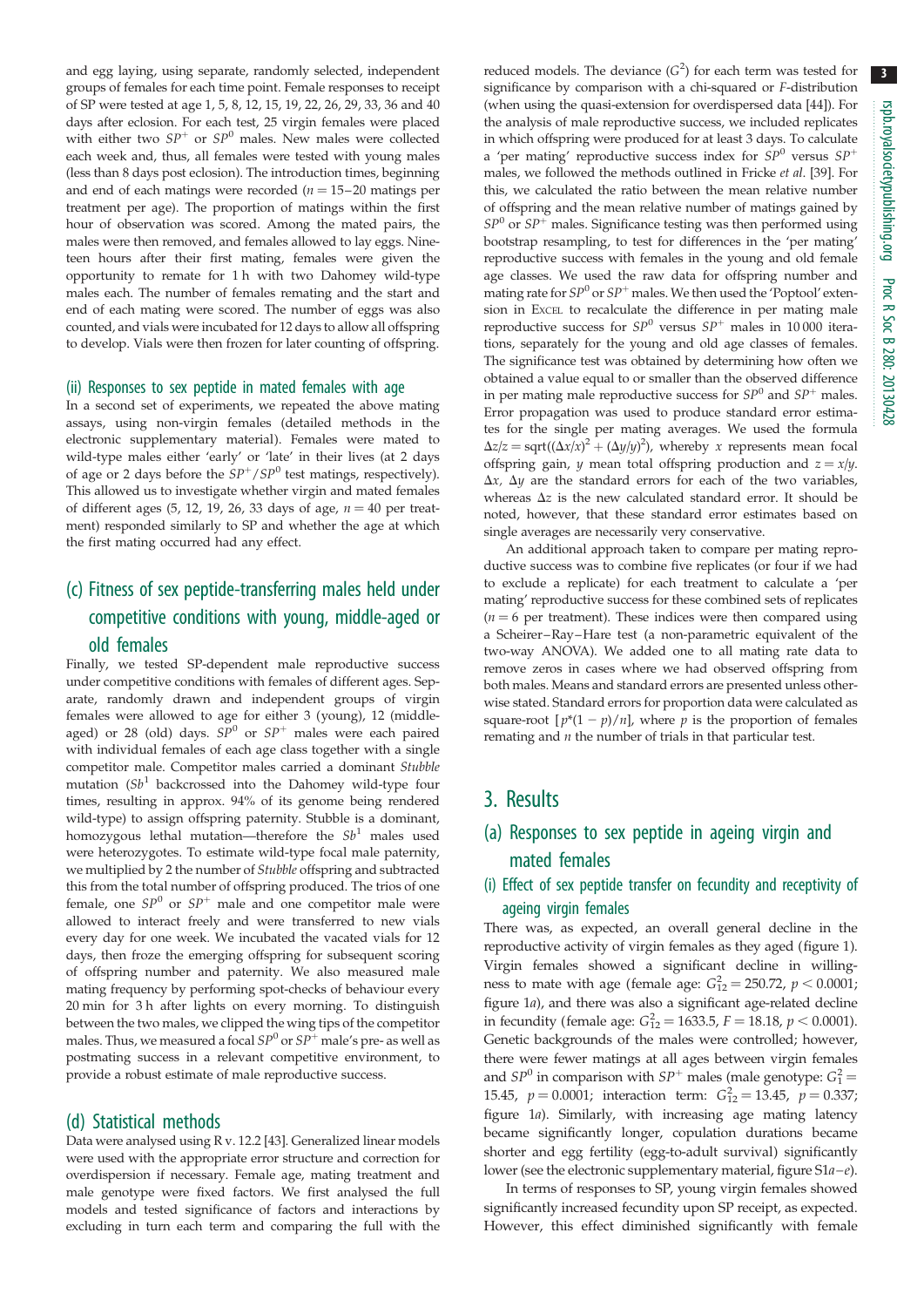

rspb.royalsocietypublishing.org

4

Proc R Soc B 280: 20130428

<span id="page-3-0"></span>

**Figure 1.** Responses of virgin females. (a) Number of virgin females ( $\pm$  s.e.m.) of increasing age mating with either SP-lacking (SP<sup>0</sup>, dark grey) or control males ( $SP<sup>+</sup>$ , light grey). Shown is the proportion of females mating within 1 h of introduction to males. (b) Fecundity (mean number of eggs  $\pm$  s.e.m.) laid by females in the 19 h period following matings to either  $SP^0$  (dark grey) or  $SP^+$  (light grey) males. (c) Proportion of females remating ( $\pm$  s.e.m.) with wild-type males within 1 h of introduction 19 h following matings to either  $SP^0$  (dark grey) or  $SP^+$  (light grey) males.

age (figure 1b). This was evident as a significant effect of male genotype (GLIM dispersion parameter = 7.46,  $G_1^2 = 216.3$  $F = 28.88$ ,  $p < 0.0001$ ) and a marginally non-significant interaction between female age and male genotype  $(G_{12}^2 = 150.9)$ ,  $F = 1.69$ ,  $p = 0.068$ ). Consistent with the results for first matings, the proportion of females from both treatments remating significantly decreased with female age (female age:  $G_{12}^2 = 167.96$ ,  $p < 0.0001$ ). Within treatments, a significantly higher proportion of females remated following first matings with  $SP^{0}$  males (male genotype:  $G_{1}^{2} = 83.22, p < 0.0001$ ), as expected. However, there was no significant interaction of first male genotype with female age (interaction:  $G_{12}^2 = 11.69$ )  $p = 0.471$ ; figure 1c). Hence, receipt of SP significantly reduced female receptivity to remating at all ages.

Overall, the results showed that SP transfer stimulated fecundity only in relatively young females (figure 1b), but significantly decreased receptivity to remating in females of all ages (figure 1c).

### (ii) Effect of sex peptide transfer on fecundity and receptivity of ageing mated females

In contrast to the results for virgins described above, fecundity was insensitive to receipt of SP in both early- and late-mated females of all ages (see the electronic supplementary material, table S1 and figure S2a). Receipt of SP did, however, significantly reduce female remating receptivity at all female ages, as was again found in virgin females (see the electronic supplementary material, table S2 and figure S2b). SP receptivity responses were therefore independent of previous mating history (i.e. virgin or mated). The results from the tests with mated females therefore show that opportunities for males to significantly boost fecundity in non-virgin females via SP transfer were minimal, if any. By contrast, the period during which SP could act to significantly reduce female receptivity in mated females was unrestricted and independent of female age. As in virgins, non-virgin females also tended to exhibit an overall significant age-dependent decline in female fecundity and reproductive performance in general (see the electronic supplementary material, section S2b, table S3 and figure  $S3a-f$ ).

# (b) Fitness of sex peptide-transferring males held under competitive conditions with young, middle-aged or old females

SP-transferring males achieved significantly higher 'per mating' reproductive success than SP-lacking males in matings with young females ([figure 2](#page-4-0)a; bootstrap test,  $p =$ 0.0062). However, this effect levelled out in middle-aged and reversed in old females (note though that the bootstrap test for old females was not significant;  $p = 0.114$ ). There was a marginally non-significant interaction between female age and male genotype (Scheirer-Ray-Hare test:  $H = 3.02$ ; d.f. = 2,  $p = 0.082$ ), which supports the trend for a reversal in the per-mating fecundity benefits of SP transfer in young versus old females. Overall, female age did not significantly affect male per mating reproductive success (female age:  $H = 1.36$ , d.f.  $= 2$ ,  $p = 0.244$ ; male genotype:  $H = 0.001$ , d.f.  $= 1$ ,  $p = 0.976$ ).

The same reversal across female age in the benefits of SP transfer was also seen for mating rate. There were significantly higher numbers of matings in the SP-lacking groups held with young and middle-aged females, but this pattern was reversed in groups containing old females. This effect was entirely driven by the  $SP^0$  and  $SP^+$  males, independent of the ability of competitor males to transfer SP (see the electronic supplementary material, table S4 and [figure 2](#page-4-0)b).

As before, female fecundity dropped significantly with age (female age:  $G_2^2 = 5212.5$ ,  $F = 39.67$ ,  $p < 0.0001$ ; dispersion parameter  $= 66.40$ ). SP-lacking males achieved significantly higher absolute reproductive success (total number of offspring produced: male genotype:  $G_1^2 = 299.95$ ,  $F = 4.57$ ,  $p = 0.034$ ; interaction term:  $G_2^2 = 120.78$ ,  $F = 0.91$ ,  $p = 0.405$ ) driven by higher numbers of offspring gained by SP-lacking males held with middle-aged females ([figure 2](#page-4-0)c). By contrast, the number of offspring fathered by the competitor males was mostly attributable to female age  $(G_2^2 = 3858.5)$ ,  $F = 21.81$ ,  $p < 0.0001$ ) and was not significantly affected by the genotype of the focal male  $(G_1^2 = 32.03, F = 0.36,$  $p = 0.55$ ). SP-lacking and control males did not differ significantly in the share of paternity they gained, nor was this affected by female age (all  $p > 0.14$ ).

Overall, the results show, in tests conducted under realistic competitive conditions, reversals in the potential benefits of SP available to males as females age.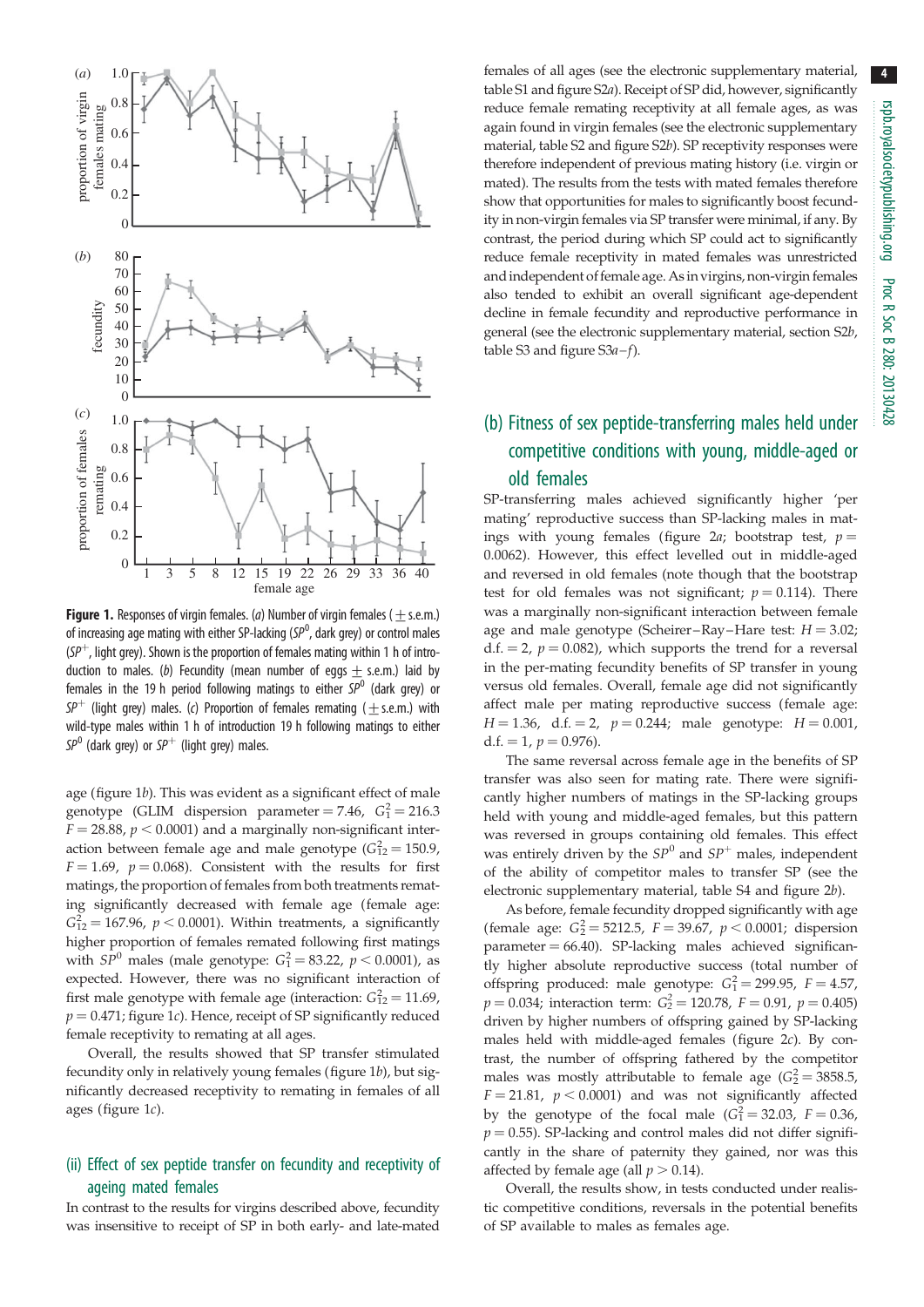<span id="page-4-0"></span>

**Figure 2.** Reproductive success of SP-lacking (SP<sup>O</sup>, dark grey) and control (SP<sup>+</sup>, light grey) males each held together with independent groups of competitor males and young, middle-aged and old females. (a) Male 'per mating' reproductive success (mean  $+$  s.e.m.) for SP<sup>0</sup> (dark grey) and SP<sup>+</sup> (light grey) males held for a 6-day period with young (3 days), middle-aged (12 days) or old (28 days) females in a competitive context. For details of error bar calculations, see text. (b) The number (mean  $+$  s.e.m.) of  $SP^0$  (dark grey) and  $SP^+$  (light grey) matings observed during 3 h spot-checks every morning over the 6-day period of the male reproductive success assay. (c) The mean ( $\pm$  s.e.m.) number of offspring produced by SP<sup>0</sup> (dark grey) or SP<sup>+</sup> (light grey) males over the entire 6-day assay period when held with either young, middle-aged or old females and a competitor male.

### 4. Discussion

The results show that female responses to receipt of SP changed significantly with age. However, the pattern was divergent for fecundity versus receptivity SP phenotypes. These age-related changes in female responsiveness to SP significantly altered the benefits males could gain from SP transfer. Males had only a narrow demographic window in which SP receptivity and egg responses were maximized and hence in which to gain significant benefits. In addition, there were significant costs of SP transfer to males in matings with older females that were relatively unresponsive to SP.

Virgin females exhibited mounting unresponsiveness to the fecundity-enhancing effects of SP with age, and became completely unresponsive beyond 8–10 days old [\(figure 1](#page-3-0)b). In already-mated females, this effect was even stronger, and SP receipt did not significantly enhance fecundity at all (see also [[45\]](#page-6-0)). This unresponsiveness could arise, because females became less sensitive to SP with increasing age. An alternative, non mutually exclusive explanation is that as fecundity decreases with advancing age, females lose the capacity to mount a response to receipt of SP—for example, if their reproductive tracts are already working at maximum capacity for that age. By contrast, the effect of SP transfer on remating receptivity was significant at all female ages and conditions tested. Hence, the two SP responses on which we focused—increased fecundity and decreased receptivity to remating [\[31,46](#page-6-0)]—became decoupled as females grew older. Uncoupling of SP phenotypes has previously been described in the context of nutritional manipulations—with fecundity enhancement, but not receptivity suppression, being strongly dependent on female nutritional state [[41\]](#page-6-0). This uncoupling could result, as suggested above, from a loss in capacity to respond to some but not all facets of SP. Alternatively, uncoupling could be due to a divergence in male and female interests, as explored in more detail below.

Delays to female remating following SP transfer can benefit males by increasing their 'per mating' reproductive success [[39\]](#page-6-0) and delaying the onset of sperm competition. A significant reduction in the number of matings resulting from responses to SP receipt may also be beneficial for females. Each additional mating may contribute to mating costs in females [[47\]](#page-6-0), thus a delay in remating could be in the shared interest of both males and females. Although effective at all ages, SP transfer caused the smallest reduction in remating rate in young females. We suggest that the interests of males and females are more strongly aligned in middle-aged females, with the potential for conflict over mating decisions being higher in young females. For example, younger females are more fecund and as a consequence might be subject to increased harassment from males.

We considered the benefits for males transferring SP in matings with females from young, middle-aged and old female age classes in a relevant competitive environment. SP-transferring control males gained significant fitness benefits during a narrow window of only approximately 7 days when mating with young females. During this period, SP transfer significantly reduced mating rate. This, combined with fecundity responses, resulted in significantly higher fitness for SP-transferring males mating with young females. This period coincided with the strongest fecundity responses to SP, suggesting that egg-laying rate is an important fitness determinant in this context.

The significant decline in egg-laying rate reduced the potential fitness benefits for males of mating with older females, which is consistent with the declining strength of selection with age. SP-mediated behaviours or responses in individuals of approximately more than 30 days of age are therefore unlikely to be strongly selected due to the lack of potential benefits. Such effects can be estimated empirically by calculating fitness indices in which the Malthusian parameter,  $r$ , has decreasing weight with advancing age. The incorporation of such weights does not, however, alter the magnitude of difference between females mated to either  $SP^+$  or  $SP^0$  males, but instead emphasizes the diminishing contribution to fitness of individuals of ever-increasing age [[1](#page-5-0)–[4\]](#page-5-0). Such calculations can also be useful to consider the age-related fitness profiles of both sexes. Consistent with the idea that males are sensitive to female age-related fitness benefits, are findings such as the discrimination by males against matings with older females based on their cuticular hydrocarbon (CHC) profile [[48\]](#page-6-0), and ejaculate tailoring in which more sperm are transferred into young in comparison with old females [[49](#page-6-0)]. It is possible therefore that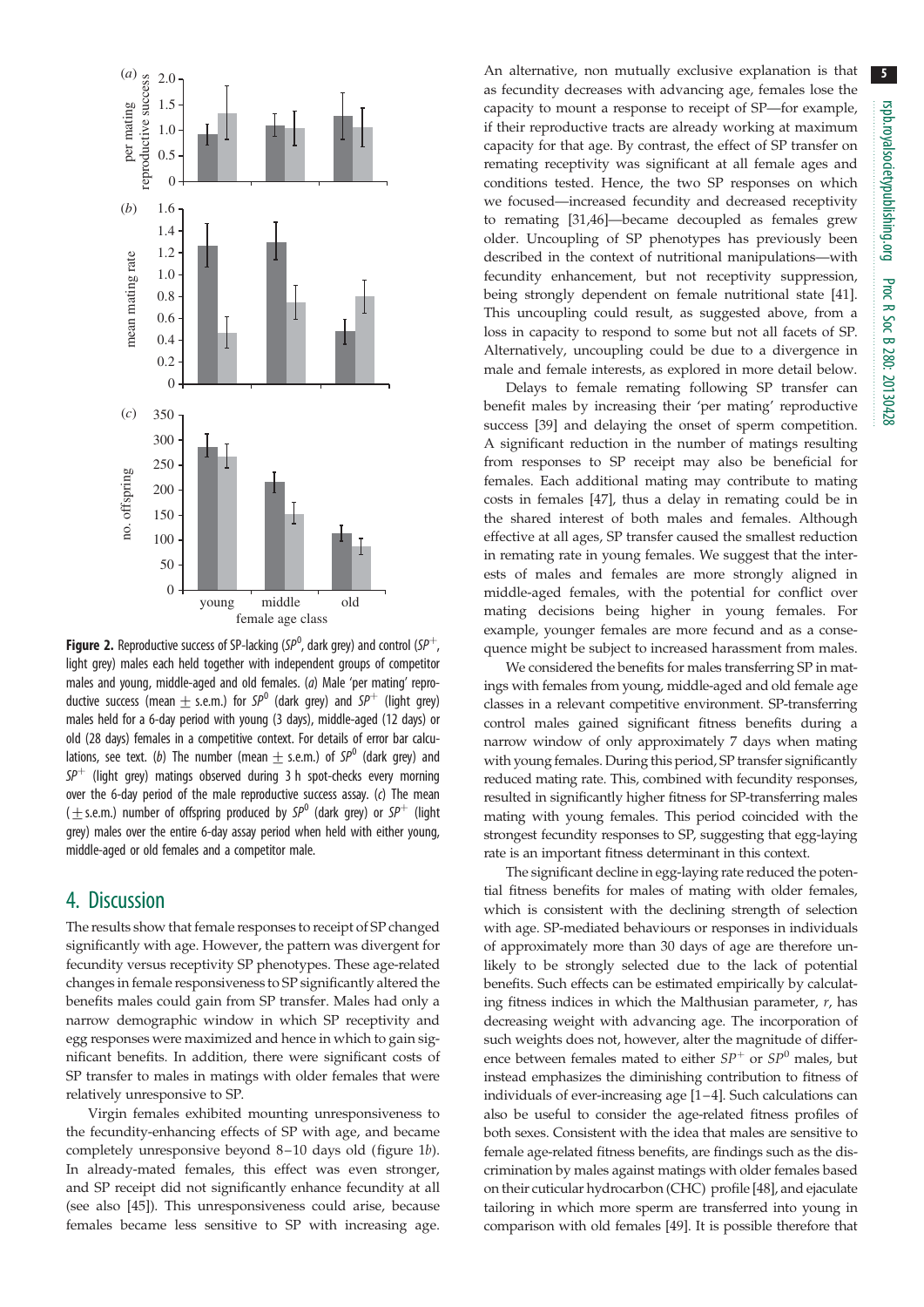<span id="page-5-0"></span>in our experiments part of the decline in SP responses over time was actually due to males decreasing their investment in ejaculate in matings with older females [[49](#page-6-0)]. Arguing against this, however, is that despite the dichotomy in SP ejaculate investment imposed by the treatments, fecundity converged in  $SP^+$ and  $SP<sup>0</sup>$  by about 12 days of age, whereas overall investment in fecundity started to rapidly decline only once females exceeded 30 days of age. There was no evidence therefore for graded, continual decreases in SP investment over time. The possibility of facultative investment according to variation in female age would nevertheless be interesting to investigate further in explicit tests.

SP also significantly reduced mating rate in middle-aged females in the competitive assay. However, there were no detectable per mating fitness benefits, presumably because of the lack of associated fecundity responses to SP. In absolute terms, SP-lacking males actually achieved higher reproductive success at this age. However, such potential benefits are likely to be offset by energetic demands in those males arising from increased courtship and mating.

This lack of fitness benefits for SP-transferring control males despite the induction of significantly reduced female remating rate across all ages illustrates that female age structure and corresponding fecundity patterns need to be taken into account when considering the effectiveness and fitness gains of a male sexual trait. The effectiveness with which refractoriness is induced may be diminished if it is combined with a general decline in willingness to mate in the first place. It is true that the fitness benefit to males arising from the reduction in female receptivity declined with the age of his partners. However, it should always benefit a male to prevent his partners from remating with other males, unless there are significant or rising costs of SP production for males with age and/or that the benefits of reducing female receptivity become zero because they are too old to engage in any further mating. The pertinent question then becomes whether there are there any benefits to be gained by not producing SP and whether males regulate the amount of SP transferred according to the age (strictly, likelihood of remating) of their partners. There are as yet no data to suggest this, but as noted above, further explicit tests of these ideas are needed.

In older females, SP transfer actually became costly for males. The tests with virgin and mated females suggest that this was associated with reduced fecundity responses to SP. Older females could be incapable of increasing fecundity significantly after receipt of SP, or may have evolved resistance to SP because of potentially greater costs [\[13](#page-6-0),[46,50\]](#page-6-0). In

the competitive assay, unlike in the earlier tests, receptivity of older females was also apparently insensitive to SP receipt. Furthermore, older females receiving SP even exhibited significantly higher mating frequencies in the competitive tests. The results highlight the significant decline in female responses to SP with age, associated with increasing costs of SP transfer for males.

In terms of conflicts of interest between males and females over different facets of SP responses, we hypothesize that it might be in the interests of both sexes to shut off receptivity in response to SP receipt, but that there is less 'agreement' about investment patterns in fecundity (males will always benefit, whereas females might not). The uncoupling of SP traits might therefore be a manifestation of conflict. Males are apparently unable to boost fecundity once it has already been initiated (in mated females). However, they can still use SP to shut off receptivity, but with little apparent benefit, and increasing costs. Therefore, males do not gain the full potential benefits from SP transfer. Together, these findings suggest that there will be dynamic selection pressures acting on males depending on the demographic composition of the population.

Our study revealed clear evidence that female ageing alters the costs and benefits of a sexually antagonistic trait. Female ageing will therefore affect the opportunity and intensity of sexual conflict. It is also important to explore how this may affect ageing patterns per se. The sustained SP receptivity responses seen in middle-aged females could reduce matinginduced risks of mortality and thus decelerate the rate of senescence in females. Receipt of SP will also increase the amount of male harassment experienced by females, shortening their lives, while simultaneously selecting for increased lifespan in males owing to the longer average time between matings. Males, on the other hand, may be encumbered with a sexually antagonistic trait that has restricted effectiveness and that can carry significant costs including increased senescence [8,[15\]](#page-6-0). There are therefore strong opportunities for sexually antagonistic coevolution to drive the evolution of sex-specific ageing rates, depending on the demographic make-up of a population and the interplay between SP transfer and SP responses in females of varying age.

Acknowledgements. We thank Peter Woolman for help in scoring the offspring. We thank the NERC and BBSRC for research funding (research grants to T.C.) and two anonymous referees and Associate Editor Daniel Promislow for constructive and insightful comments. Data accessibility. All data for this study have been archived in the Dryad data repository ([doi:10.5061/dryad.6sk71](http://dx.doi.org/10.5061/dryad.6sk71)).

## **References**

- 1. Stearns SC. 1992 The evolution of life histories. Oxford, UK: Oxford University Press.
- 2. Medawar PB. 1952 An unsolved problem in biology. London, UK: HK Lewis.
- 3. Hamilton WD. 1966 The moulding of senescence by natural selection. J. Theor. Biol. **12**, 395-411. [\(doi:10.1016/0022-5193\(66\)90184-6](http://dx.doi.org/10.1016/0022-5193(66)90184-6))
- 4. Williams GC. 1957 Pleiotropy, natural selection, and the evolution of senescence. Evolution 11, 398– 411. ([doi:10.2307/2406060\)](http://dx.doi.org/10.2307/2406060)
- 5. Bourke AFG. 2007 Kin selection and the evolutionary theory of aging. Annu. Rev. Ecol. Evol. Syst. 38, 103-128. ([doi:10.1146/annurev.ecolsys.](http://dx.doi.org/10.1146/annurev.ecolsys.38.091206.095528) [38.091206.095528\)](http://dx.doi.org/10.1146/annurev.ecolsys.38.091206.095528)
- 6. Rose MR. 1984 Laboratory evolution of postponed senescence in Drosophila melanogaster. Evolution 38, 1004 – 1010. [\(doi:10.2307/2408434](http://dx.doi.org/10.2307/2408434))
- 7. Partridge L, Barton NH. 1993 Evolution of aging: testing the theory using Drosophila. Genetica 91, 89 – 98. ([doi:10.1007/BF01435990\)](http://dx.doi.org/10.1007/BF01435990)
- 8. Bonduriansky R, Maklakov AA, Zajitschek F, Brooks R. 2008 Sexual selection, sexual conflict and the evolution of ageing and life span. Funct. Ecol. 22, 443– 453. [\(doi:10.1111/j.1365-2435.2008.01417.x\)](http://dx.doi.org/10.1111/j.1365-2435.2008.01417.x)
- 9. Parker GA. 1979 Sexual selection and sexual conflict. In Sexual selection and reproductive competition in insects (eds MS Blum, NA Blum), pp. 123 – 166. London, UK: Academic Press.
- 10. Chapman T, Miyatake T, Smith HK, Partridge L. 1998 Interactions of mating, egg production and death